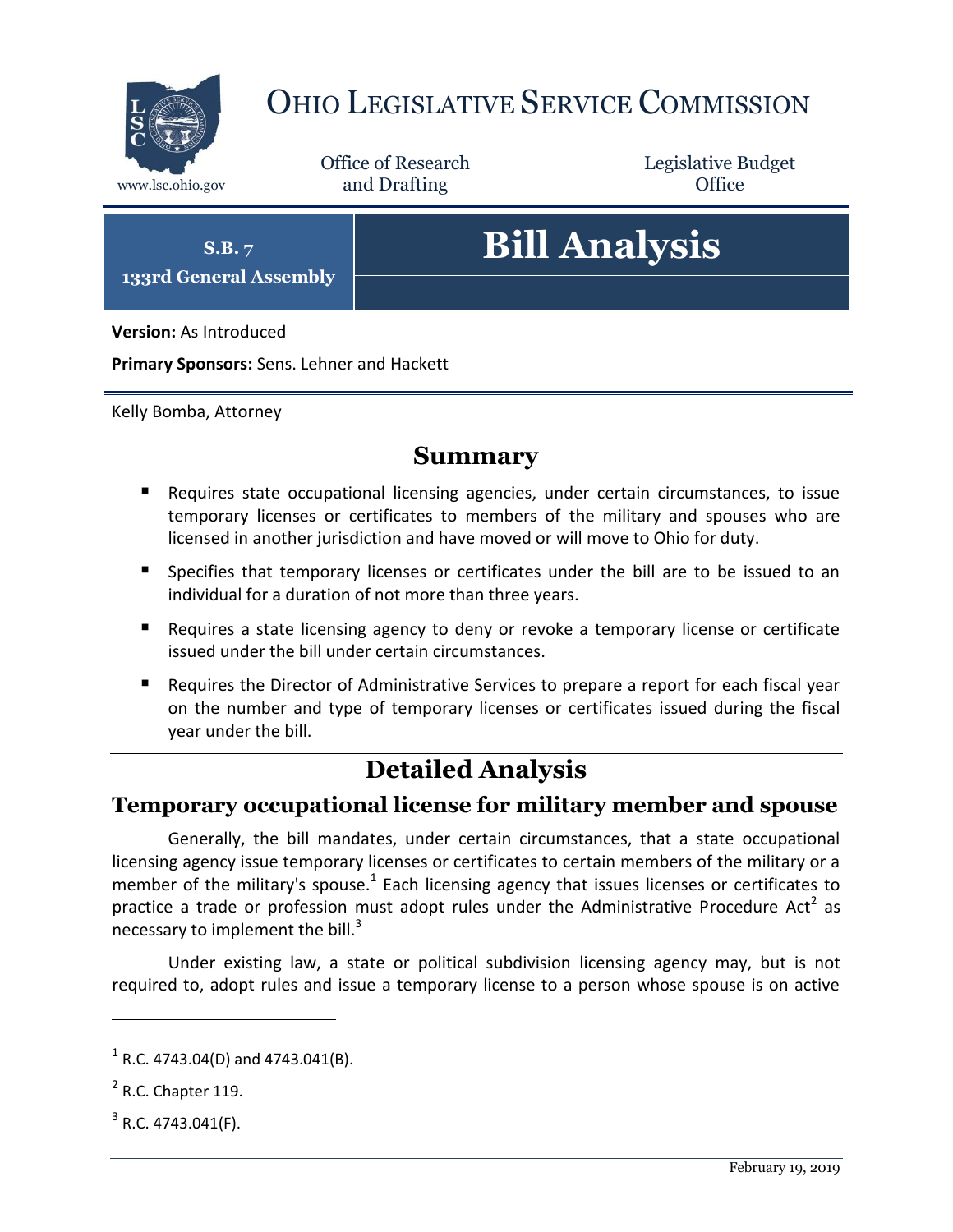military duty. The bill retains current law with respect to a political subdivision's discretionary authority. However, the bill expands a state licensing agency's authority to include the member of the military in addition to the spouse.<sup>4</sup>

## **Qualifications**

The bill requires each state licensing agency that issues a license or certificate to practice a trade or profession to issue a temporary license or certificate for not more than three years to an individual who meets the following qualifications:

- 1. The individual holds a valid license or certificate to practice the trade or profession issued by any other state or jurisdiction;
- 2. The license or certificate is current, and the individual is in good standing (see "**Definitions**," below) in the other state or jurisdiction;
- 3. The individual presents adequate proof to the state licensing agency of any of the following circumstances:

a. The individual or the individual's spouse is a member of the uniformed services (see "**Definitions**" below) and is on active military duty in Ohio.

b. The individual or the individual's spouse is a military technician dual status as defined under federal law<sup>5</sup> and was transferred to duty in Ohio.

c. A circumstance described in (a) or (b) immediately above will occur within three months after the application date.

- 4. The individual presents adequate proof to the state licensing agency that the individual moved or will move to Ohio from the state or jurisdiction in which the individual holds a current license or certificate.
- 5. The individual complies with continuing law requirements<sup>6</sup> to obtain a criminal records check through the Bureau of Criminal Identification and Investigation.<sup>7</sup>

#### **Scope of practice**

Under the bill, an individual with a temporary license or certificate may practice the trade or profession in Ohio only within the scope and practice that is permitted under Ohio law and that does not exceed the individual's training.<sup>8</sup>

 $\overline{a}$ 

 $4$  R.C. 4743.04(C) and (D).

 $<sup>5</sup>$  10 United States Code (U.S.C.) 10216.</sup>

 $^6$  R.C. 4776.01 to 4776.04, not in the bill.

 $7$  R.C. 4743.041(B).

 $^8$  R.C. 4743.041(E).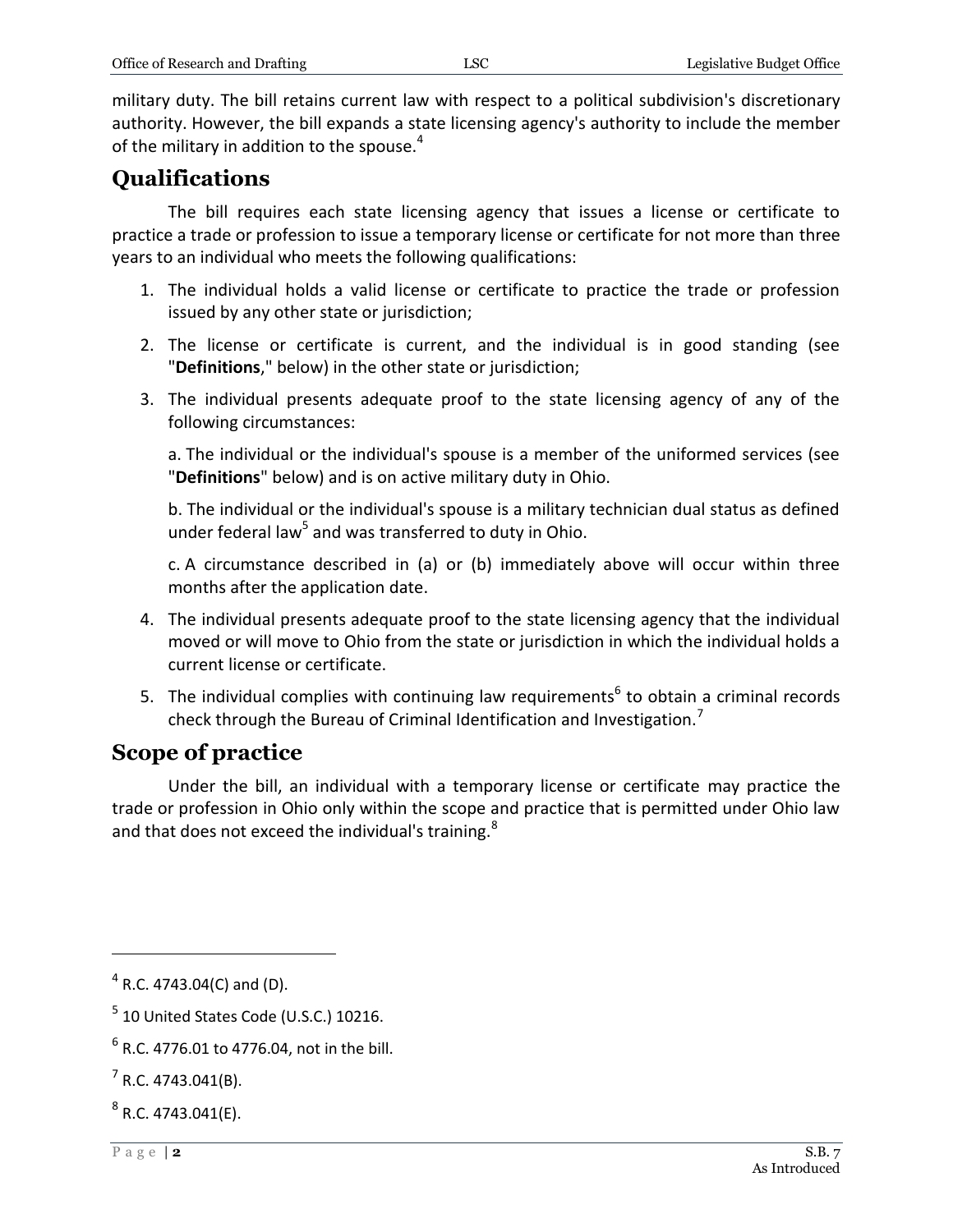#### **Circumstances to deny or revoke a temporary license**

The bill requires a state licensing agency to deny or revoke a temporary license or certificate issued under the bill in accordance with the Administrative Procedure Act if any of the following circumstances occur:

- 1. The individual has a criminal record according to a criminal records check.
- 2. The individual is unable to practice the trade or profession according to acceptable and prevailing standards of care by reason of mental illness or physical illness, including physical deterioration that adversely affects cognitive, motor, or perceptive skills.
- 3. The individual is unable to practice the trade or profession according to acceptable and prevailing standards of care because of the habitual or excessive use or abuse of alcohol or other substances that impair the ability to practice.
- 4. An adverse action has been taken against the individual by a health care institution.
- 5. The individual's license or certificate issued by another state or jurisdiction expires, is revoked, or is not in good standing (see "Definitions" below), or the individual, with respect to that license or certificate, is placed on disciplinary probation.
- 6. With respect to an individual who was eligible for a temporary license as the spouse of a member of the uniformed services, six months have elapsed since the divorce, dissolution, or annulment of the marriage.
- 7. The individual is dishonorably discharged from the military.
- 8. The individual is required to register under Ohio's Sex Offender Registration Law<sup>9</sup> or a substantially similar law of another state, the United States, or another country.
- 9. The individual is required to register as an arson offender under Ohio law<sup>10</sup> or a substantially similar law of another state, the United States, or another country.
- 10. The individual has been convicted of, pleaded guilty to, or had a judicial finding of guilt for any criminal violation of Ohio law mandating that the individual is ineligible for licensure or certification in the trade or profession.
- 11. The individual issued a temporary license or certificate under the bill fails to obtain a full license or certificate within three years after the temporary license or certificate was issued.<sup>11</sup>

#### **Fee**

 $\overline{a}$ 

A state licensing agency must waive all fees associated with the issuance of a temporary license or certificate under the bill.<sup>12</sup>

 $<sup>9</sup>$  R.C. Chapter 2950.</sup>

 $10$  R.C. 2909.15, not in the bill.

 $11$  R.C. 4743.041(C).

 $12$  R.C. 4743.041(D).